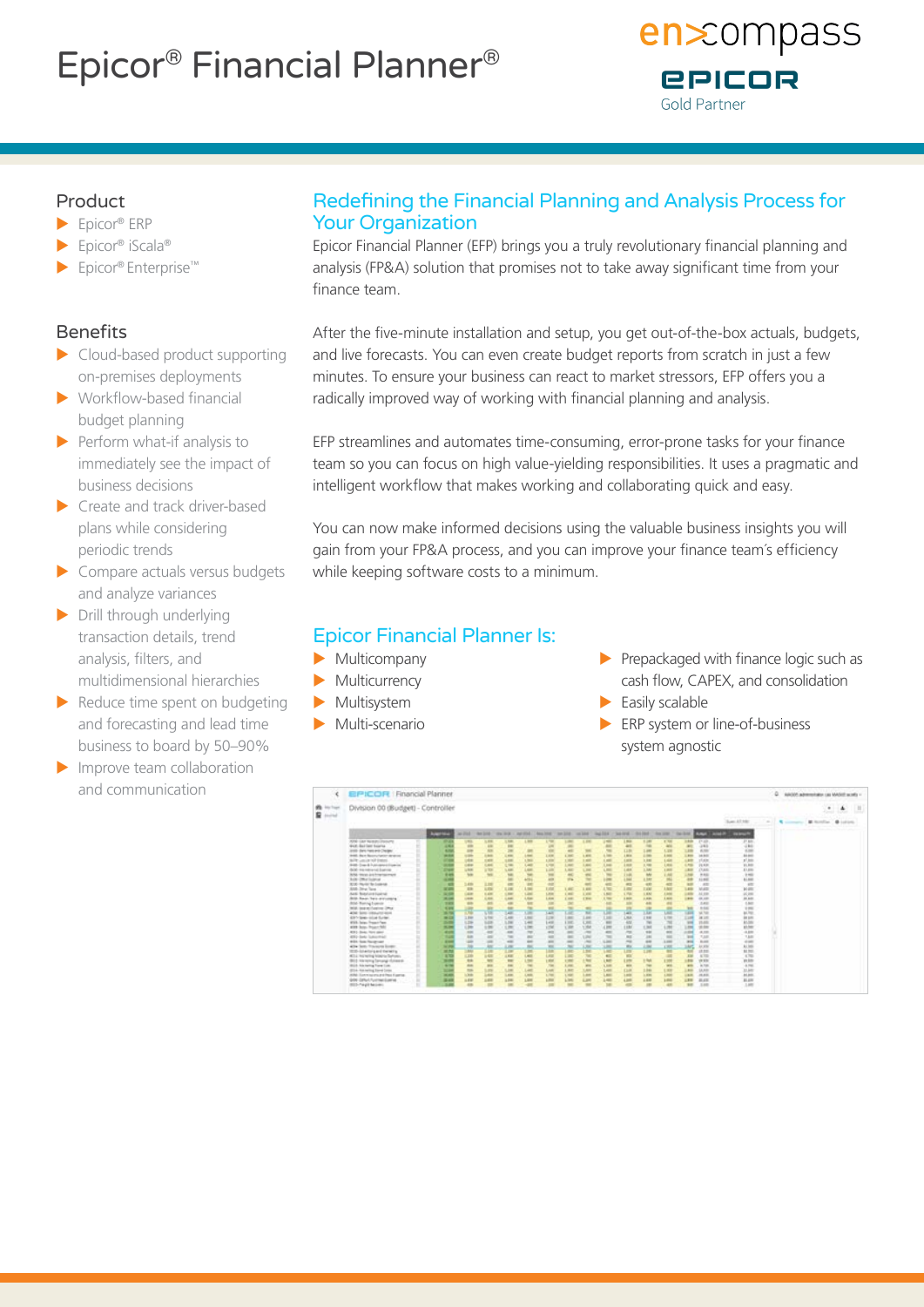# Epicor Financial Planner

#### **Simpler, faster, and laserfocused collaboration**

Previously, collaborating with your colleagues meant you sent out entire spreadsheets for checking and approval. With EFP, you now have the ability to highlight only the cells you want changed, put in explanations, and then submit it for checking and approval. Meanwhile, when the approver gets it, it will have the highlighted cells and an explanation of what's different.

After being checked and sent back, you will then have color-coded cells that indicate whether they are approved or not and why. This fundamentally changes the way you collaborate within the organization. It is now faster, simpler, and more focused—ensuring your entire team not only saves time, but also focuses their energy and effort into more important tasks.

#### **Advanced calculations and logical business mapping tool**

EFP allows its users to perform complex and advanced rule-based calculations that can be automated such as cash flow and other standard statistical accounts or HR rules

#### **Sleek-looking and easy to use**

Without a doubt, EFP looks more sleek, modern, and intuitive.

Your menu options can be found on the right and left side of the tool for ease of use and clarity.

The web version is purely focused on ease of use for business users.

#### **Improved, unified, and simplified organization management**

EFP automates and unifies management of security, workflow, access, and distribution of tasks and follow-up reports.

It is designed to make managing access and tasks effortless.

#### **Security access designed to fit the way you work**

Do you need specific people to access the FP&A solution a few times a year? Do you want them to see only certain information that concerns their line of work?

Epicor Financial Planner offers rolebased security to give each user in your organization access to functionalities and data needed to fulfill their role in an easy way. Whether you need your people to access EFP daily or once a year, EFP supports your way of working.

| EPICOR   Francial Planner                                                                                                                    |                                                                                                                                                                                                                                         |                                                                                                                                                                                                                                                                                                                                                                                                                                                                                                                                                                                                                                                                                                                                                                                                                                                                                                                                                                                                                                                                                                                                 |                                                                                                                                                                                                                      |                                                                                                                                                |                                                                                                                                                                   |                                                                                                                                                         |                                                                                                                                                              |                                                                                                                                                                                                                                             |                                                                                                                                                   |                                                                                                                                                             | G. NAME Administrator UNIMAGES Administratory -                                                                                                          |                                                                                                                                                                                |                                                                                                                                                              |                                                                                                                                   |                                                                                                                                                                            |                                                                                                                                                                               |
|----------------------------------------------------------------------------------------------------------------------------------------------|-----------------------------------------------------------------------------------------------------------------------------------------------------------------------------------------------------------------------------------------|---------------------------------------------------------------------------------------------------------------------------------------------------------------------------------------------------------------------------------------------------------------------------------------------------------------------------------------------------------------------------------------------------------------------------------------------------------------------------------------------------------------------------------------------------------------------------------------------------------------------------------------------------------------------------------------------------------------------------------------------------------------------------------------------------------------------------------------------------------------------------------------------------------------------------------------------------------------------------------------------------------------------------------------------------------------------------------------------------------------------------------|----------------------------------------------------------------------------------------------------------------------------------------------------------------------------------------------------------------------|------------------------------------------------------------------------------------------------------------------------------------------------|-------------------------------------------------------------------------------------------------------------------------------------------------------------------|---------------------------------------------------------------------------------------------------------------------------------------------------------|--------------------------------------------------------------------------------------------------------------------------------------------------------------|---------------------------------------------------------------------------------------------------------------------------------------------------------------------------------------------------------------------------------------------|---------------------------------------------------------------------------------------------------------------------------------------------------|-------------------------------------------------------------------------------------------------------------------------------------------------------------|----------------------------------------------------------------------------------------------------------------------------------------------------------|--------------------------------------------------------------------------------------------------------------------------------------------------------------------------------|--------------------------------------------------------------------------------------------------------------------------------------------------------------|-----------------------------------------------------------------------------------------------------------------------------------|----------------------------------------------------------------------------------------------------------------------------------------------------------------------------|-------------------------------------------------------------------------------------------------------------------------------------------------------------------------------|
| <b>Rusiness Rules</b>                                                                                                                        |                                                                                                                                                                                                                                         |                                                                                                                                                                                                                                                                                                                                                                                                                                                                                                                                                                                                                                                                                                                                                                                                                                                                                                                                                                                                                                                                                                                                 |                                                                                                                                                                                                                      |                                                                                                                                                |                                                                                                                                                                   |                                                                                                                                                         |                                                                                                                                                              |                                                                                                                                                                                                                                             |                                                                                                                                                   |                                                                                                                                                             |                                                                                                                                                          |                                                                                                                                                                                |                                                                                                                                                              |                                                                                                                                   |                                                                                                                                                                            |                                                                                                                                                                               |
| <b>Blues current</b>                                                                                                                         | Eugenetti Salk 1 Treaty                                                                                                                                                                                                                 |                                                                                                                                                                                                                                                                                                                                                                                                                                                                                                                                                                                                                                                                                                                                                                                                                                                                                                                                                                                                                                                                                                                                 |                                                                                                                                                                                                                      |                                                                                                                                                |                                                                                                                                                                   |                                                                                                                                                         |                                                                                                                                                              |                                                                                                                                                                                                                                             |                                                                                                                                                   |                                                                                                                                                             |                                                                                                                                                          |                                                                                                                                                                                |                                                                                                                                                              |                                                                                                                                   |                                                                                                                                                                            |                                                                                                                                                                               |
| <b>Street, posts Auto</b><br>My Trape 6/71<br><b>Tank Flutte</b><br>Tuesta<br>IstoRelad<br>Associativema<br>· Auto an inquirier<br>Listilian | Sednabin<br>17th Auto Sales<br>110 Japanese Avenue, Hawaii<br>1988 Borksal, Economist Bronzellin<br>TR Field Features<br>773 Seering Fubboy<br>70 Japone Avare, Nobe<br>(70 Exhibit Accounts, Falable)<br>ITE Degriving belows. Talkink | 39. Furtheric Acoust (Wwriters & Namish JackSei)<br>Markatik mouth such<br>Torder Noard<br>40 日 日 日<br>$W = 0.501$<br>٠<br>M. Bri<br>-<br>٠<br><b>Sign</b><br>Windows                                                                                                                                                                                                                                                                                                                                                                                                                                                                                                                                                                                                                                                                                                                                                                                                                                                                                                                                                           | Information of Longolds<br>Assistant American  Mullade W  "<br>more from the first the color and the hopping<br>a pay 1. Questions   cardway, 6 FORCES   P.C. 164<br>Davies, Toyother \$5300 - Chick's born, \$15.01 | <b>Mode whipatoe</b><br><b>Tach and</b><br><b>Tell</b> <sup>4</sup>                                                                            |                                                                                                                                                                   | $\sim$<br>$\sim$                                                                                                                                        | <b>Deandor Har</b><br><b>GREEN FOR SHEEKEEPING</b><br><b><i>S'inventionment</i></b>                                                                          |                                                                                                                                                                                                                                             | Value Mar                                                                                                                                         |                                                                                                                                                             | <b>Reserved, News</b><br>Contents                                                                                                                        |                                                                                                                                                                                | ×<br>٠<br>×                                                                                                                                                  |                                                                                                                                   |                                                                                                                                                                            | ٠                                                                                                                                                                             |
| Simulared Arts<br>In highlift<br>Striker Gill Ave<br><b>Rebist</b><br>Salterits algeb                                                        | 11th Eveling Sulation, Filcolina<br>20 Says, Janes<br>CFE Pegroveg, Incores Tax Patallet<br>THE PATHE FROM THE FIGHTS<br>1700 Motives Too Associate                                                                                     | <b>Bullion</b><br><b>Base</b><br>Witness Stevens and Wagner College<br><b>ALL AN</b><br><b>CONTRACTOR</b><br>EPICOR                                                                                                                                                                                                                                                                                                                                                                                                                                                                                                                                                                                                                                                                                                                                                                                                                                                                                                                                                                                                             | E K.-R.I. Johnson                                                                                                                                                                                                    | lated the coltabelli, Form<br><b>MARX</b>                                                                                                      | <b>THE CRA</b>                                                                                                                                                    | AT DAY 40 1972 AND<br>40.50                                                                                                                             | 44,000                                                                                                                                                       | 36.00                                                                                                                                                                                                                                       | $-10$                                                                                                                                             | $4 - 30$                                                                                                                                                    | Aug 249                                                                                                                                                  | <b>Northern</b>                                                                                                                                                                | 46,367                                                                                                                                                       | An All P                                                                                                                          | ALC:                                                                                                                                                                       | $\overline{a}$                                                                                                                                                                |
|                                                                                                                                              |                                                                                                                                                                                                                                         | <b>Gabillow Direct</b><br>ITT Norvic Intern. Bestecken to revisible are<br>415-1400 all or an interest to the selection master<br>English in Jessie Grand Bene<br><b><i>Did Kunsel to increase</i></b><br>414, dogs are as invested into of apenal, one analysis, the import confidence for 4 forcepts into commission<br>Elizaring Pennis Art LP saint interaction intring Pennis Institute Instantials.<br>PT, was \$15,500. And in A Seattle, Sell model in<br>and manifester multiple of fractor make<br>Style Carteria Politican plumbiners<br>171.00 th, North Middle Instruments faulty<br>Ch. https://www.childrightp.html<br>P1 Renter/Antast<br><b>Californization and only</b><br>ITL by any about the workpring book density<br>(FLTK) system beginning a number of a<br>ENJALISATION<br>collidations away<br>21 Write A 1981 Power New Library Press Technol<br>the print, reversive fills recognize a time into<br>611 mont clump stress but to<br>renthcome.<br>Chart is controlled and controlled and control<br>471 IVVIII, 1934 Nr. Hustin Harry small for North E.<br>215 modes for designations for fusions |                                                                                                                                                                                                                      | time.<br>$-1.4$<br><b>SIGHT</b><br>-<br>$x =$<br>$-100$<br><b>ALC</b><br>$\sim$<br>$-1$<br>man a<br>$-11.2$<br>sales.<br>$47\%$<br><b>HOME</b> | $\sim$<br>$-11.4$<br><b>SALE</b><br>--<br>of this<br>1.44<br>vina.<br><b>Labor</b><br>mand<br>m<br>$\frac{1}{2}$<br><b>ACCUS</b><br><b>During</b><br><b>SANAH</b> | <b>TELE</b><br>$-0.56$<br><b>SALES</b><br>$10 - 10$<br>4748<br>$-1$<br>sing.<br>an<br>×<br><b>Links</b><br><b>January</b><br><b>PALLS</b><br>14,842,000 | $\cdots$<br>$-10-40$<br>$= -$<br>$10 - 10$<br>e in<br>$-1$<br><b>ALCOHOL</b><br>$+1$<br>$-1$<br><b>Hutch</b><br>$-14.44$<br>ALC: U<br>190.61<br><b>DELAN</b> | <b>House</b><br>$-0.64$<br>with the<br><br>٠<br>P66<br>in an<br><b>SOLD</b><br>sales of<br>$\frac{1}{2} \left( \frac{1}{2} \right) \left( \frac{1}{2} \right) \left( \frac{1}{2} \right)$<br><b>MARK</b><br>-<br><b>BURG</b><br>Auto<br>$-$ | <b>STAR</b><br>$-0.000$<br>ARTIST<br>--<br>P18<br>$-2$<br>sink<br>$+1$<br><b>HELL</b><br>$-1$<br>and sale.<br>sens.<br>citation.<br><b>SECURE</b> | 1000<br>$-0.4$<br>$-6.4$<br><b>State</b><br>64<br>$-10.56$<br><b>AND</b><br>4.46<br>$-$<br>$-44$<br><b>COLLEGE</b><br><b>WITH</b><br>LIKER:<br><b>COLOR</b> | <b>STAR</b><br>--<br><b>SOF</b><br>--<br><b>Kill</b><br>$1 - 2$<br><b>ALL</b><br>$-10$<br>÷<br>$-0.001$<br><b>Charles</b><br>and the<br>skiller.<br>1000 | <b>Service</b><br>$11 - 44$<br><b>Land</b><br><b>HOME</b><br>$-1$<br>rent-<br>$+11$<br><b>Side</b><br><b>MAP</b><br>and stand.<br><b>MADES</b><br><b>Wilmia</b><br><b>HALL</b> | <b>FOR</b><br>$-14.46$<br><b>SAND</b><br>$-10$<br>$-10$<br>that<br>$-16$<br><b>STAR</b><br><b>MAI</b><br><b>Lister</b><br>game.<br>A children<br><b>HEAR</b> | most of<br>$\overline{a}$<br>۰<br>$-1$<br>--<br>$-20$<br>$-10.5$<br>who<br>$+ 10$<br>$-1$<br><br>$10-10$<br>se e-<br>m il<br>$-1$ | <b>HEAR</b><br>di del<br><b>SCALE</b><br>17.24<br>$-1$<br><b>Hotel</b><br>$-10$<br><b>HOME</b><br><b>AMM</b><br><b>Lake Address</b><br><b>HORA</b><br>mills<br><b>HORA</b> | <b>HEAR</b><br>11199<br>-MFR<br><b>STORY</b><br>$-0.81$<br><b>STATE</b><br><b>Hotel</b><br>$= +$<br>--<br><b>BURS</b><br>station and<br><b>CARD IN</b><br>$-0.004$<br>15,6181 |
|                                                                                                                                              |                                                                                                                                                                                                                                         | <b>Windows</b> Services<br><b>Boat</b>                                                                                                                                                                                                                                                                                                                                                                                                                                                                                                                                                                                                                                                                                                                                                                                                                                                                                                                                                                                                                                                                                          |                                                                                                                                                                                                                      |                                                                                                                                                |                                                                                                                                                                   | <b>AGE OF</b>                                                                                                                                           |                                                                                                                                                              |                                                                                                                                                                                                                                             |                                                                                                                                                   |                                                                                                                                                             |                                                                                                                                                          |                                                                                                                                                                                | <b><i><u>STAFFIELD</u></i></b>                                                                                                                               |                                                                                                                                   | $-1$                                                                                                                                                                       | --                                                                                                                                                                            |

#### **The platform that ties all your technology investments together**

One of EFP´s strongest capabilities is its integration. EFP offers you and your organization a smooth flow of information across systems because it can integrate with your ERP system or any of your line of business systems.

With EFP, you are afforded a single source of verifiable information across the organization and you can be guaranteed that all your previous technology investments will be maximized as EFP ties all of these systems seamlessly giving you an FP&A process that is accurate, reliable, and auditable.

EFP has built-in on-premise connectors so you can enjoy the benefits of doing FP&A in the cloud while still running on your on-premises system.

#### **Seamless integration with Epicor**

- $\blacktriangleright$  EFP integrates with cloud ERP systems and on-premises ERP systems alike
- $\triangleright$  OLAP cubes/data warehouse database tables stored on powerful servers in the cloud—relieving your ERP from reporting burdens
- $\blacktriangleright$  Import of initial budgets from Excel or external files—where you need to include COA
- $\blacktriangleright$  Budgets can be uploaded back to ERP system
- $\blacktriangleright$  External data sources supported via Excel or web services
- $\blacktriangleright$  Export to Excel from web